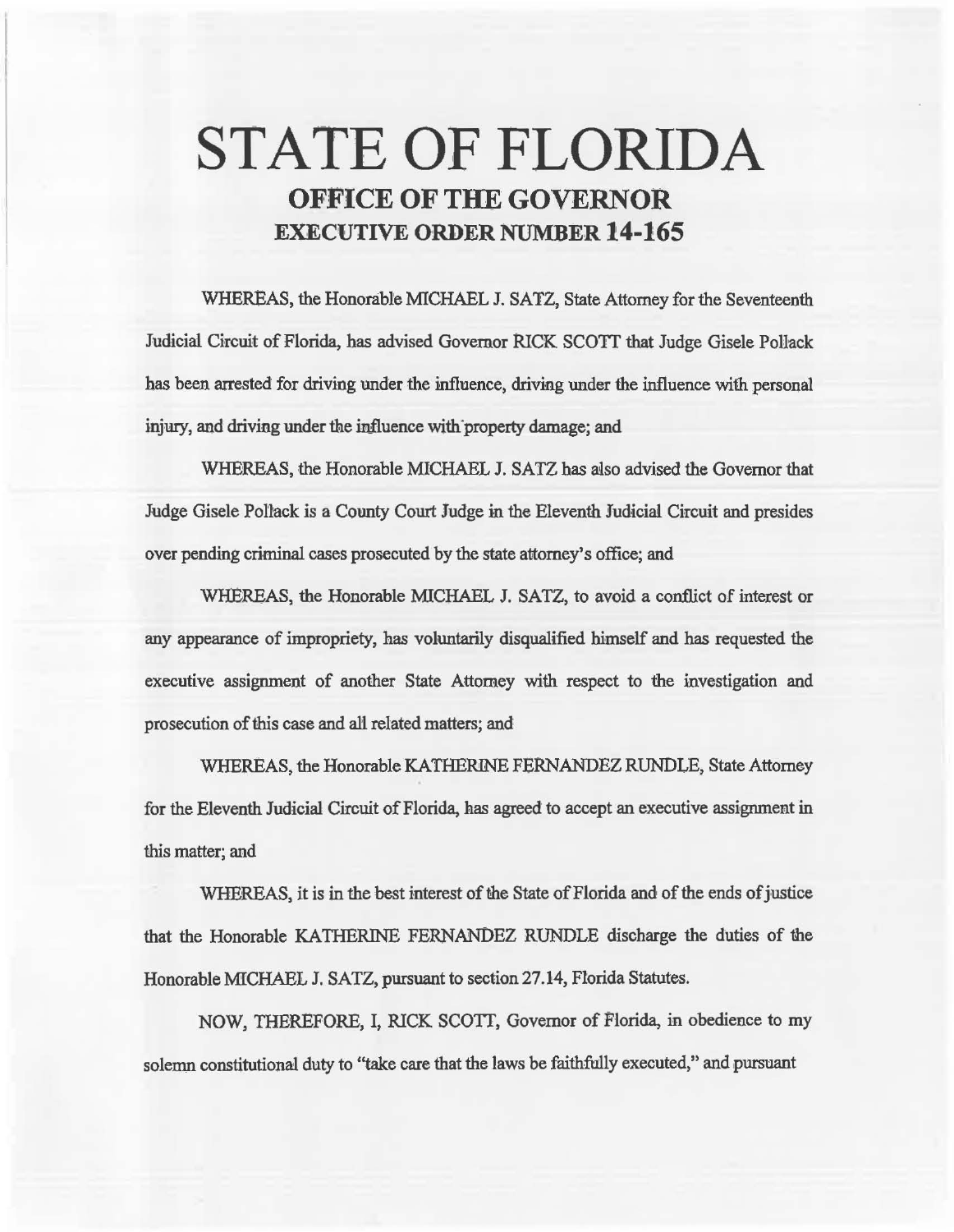to the Constitution and laws of the State of Florida, issue the following Executive Order, effective immediately:

# Section l.

The Honorable KATHERINE FERNANDEZ RUNDLE, State Attorney for the Eleventh Judicial Circuit of Florida, referred to as the "Assigned State Attorney," is assigned to discharge the duties of the Honorable MICHAEL J. SATZ, State Attorney for the Seventeenth Judicial Circuit of Florida, as they reiate to the investigation, prosecution and all matters related to Judge Gisele Pollack.

### Section 2.

The Assigned State Attorney or one or more Assistant State Attorneys and Investigators, who have been designated by the Assigned State Attorney, shall proceed immediately to the Seventeenth Judicial Circuit of Florida, and are vested with the authority to perform the duties prescribed herein.

#### Section 3.

AH residents of the Seventeenth Judicial Circuit are requested, and all public officials are directed, to cooperate and render whatever assistance is necessary to the Assigned State Attorney, so that justice may be served.

## Section 4.

The period of this Executive Assignment shall be for one (1) year, to and including May 13, 2015.